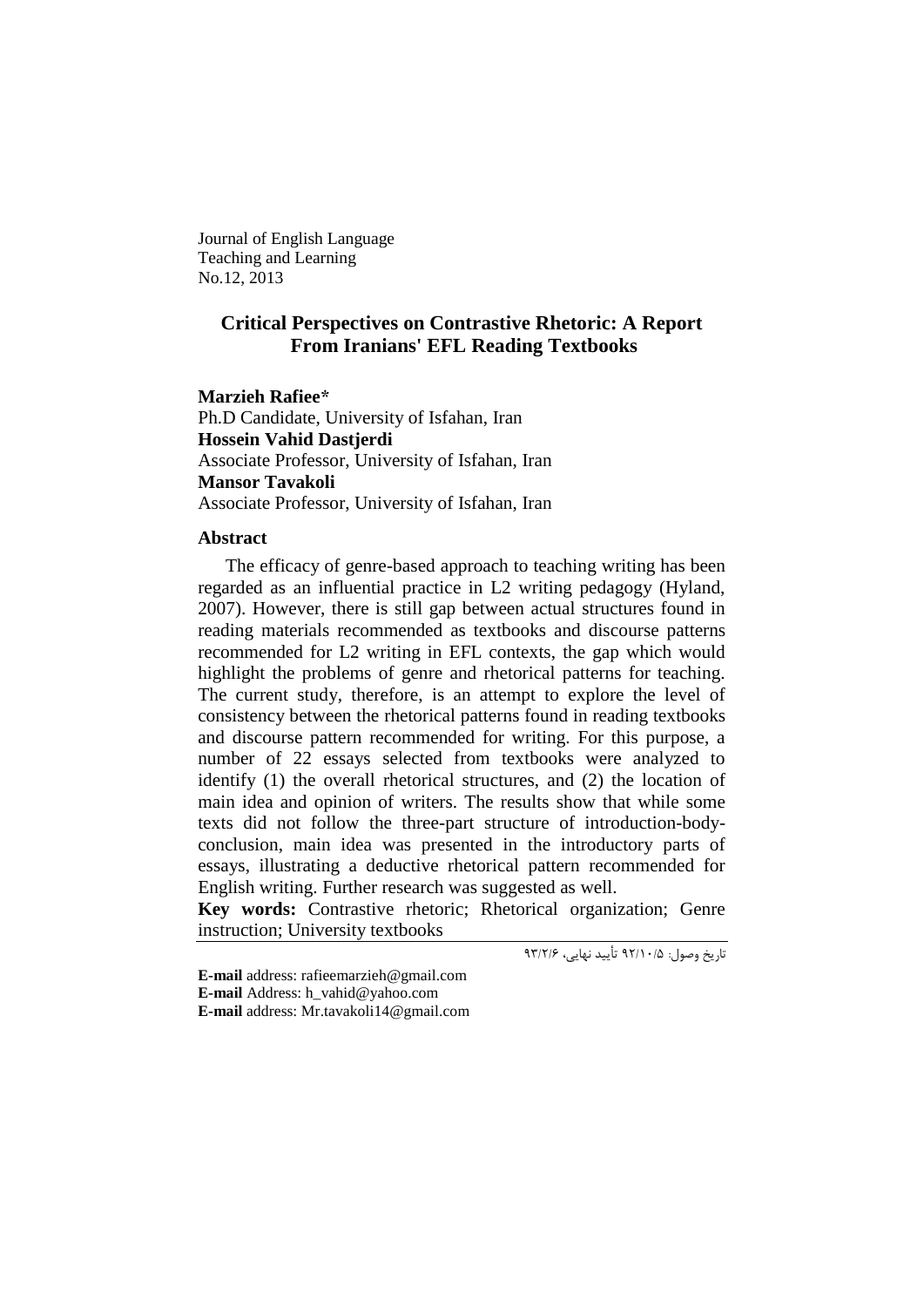## **Introduction**

Genre-approaches to teaching L2 writing are relatively newcomers to the field (Badger & While, 2000). However, since they have great influence on second language writing, there are strong tendencies to apply these approaches for EFL learners. The one predominant difference between this approach to other approaches of teaching writing (for instance process and product approaches (Bruce, 2008)) is the view towards writing as a social activity; therefore second language writers need to know how to function and participate effectively and efficiently in different social contexts (Hyland, 2003). In this approach, "each group constructs discourses that suit its social practices, historical experiences, and interests" (Canagarajah, 2002, p. 36).Excessive exposure and intense involvement to the targeted genre and discourse have been considered as the keys for language learners to grasp and understand the conventions of discourse and the properties of that genre (Warschauer, 2002). Through immersion in meaningful discourse in authentic texts, second language writers tend to become closer to what Freedman and Medway (1994, p.169) defines as necessary criterion for any effective writing instruction: "exposure to written discourse" and "immersion in the relevant contexts".

A great amount of attention has been paid toward the issue of possibilities of explicit teaching of genre and continuous exposure to rhetorical conventions of L2 writing in Iranian EFL context (for example see Zare-ee, 2009; Atai, 2010).However, little knowledge exists as to whether the structures of reading materials Iranian EFL learners deal with in university contexts reflect the rhetorical norms recommended for L2 writing. Also, very little is known about the rhetorical pattern of argumentative essays in these textbooks. Taking previous studies in the field as a starting point, the present study sets out to analyze the rhetorical patterns found in reading materials selected for university students majoring in English and to investigate whether these materials conform to the rhetorical patterns recommended for L2 writing.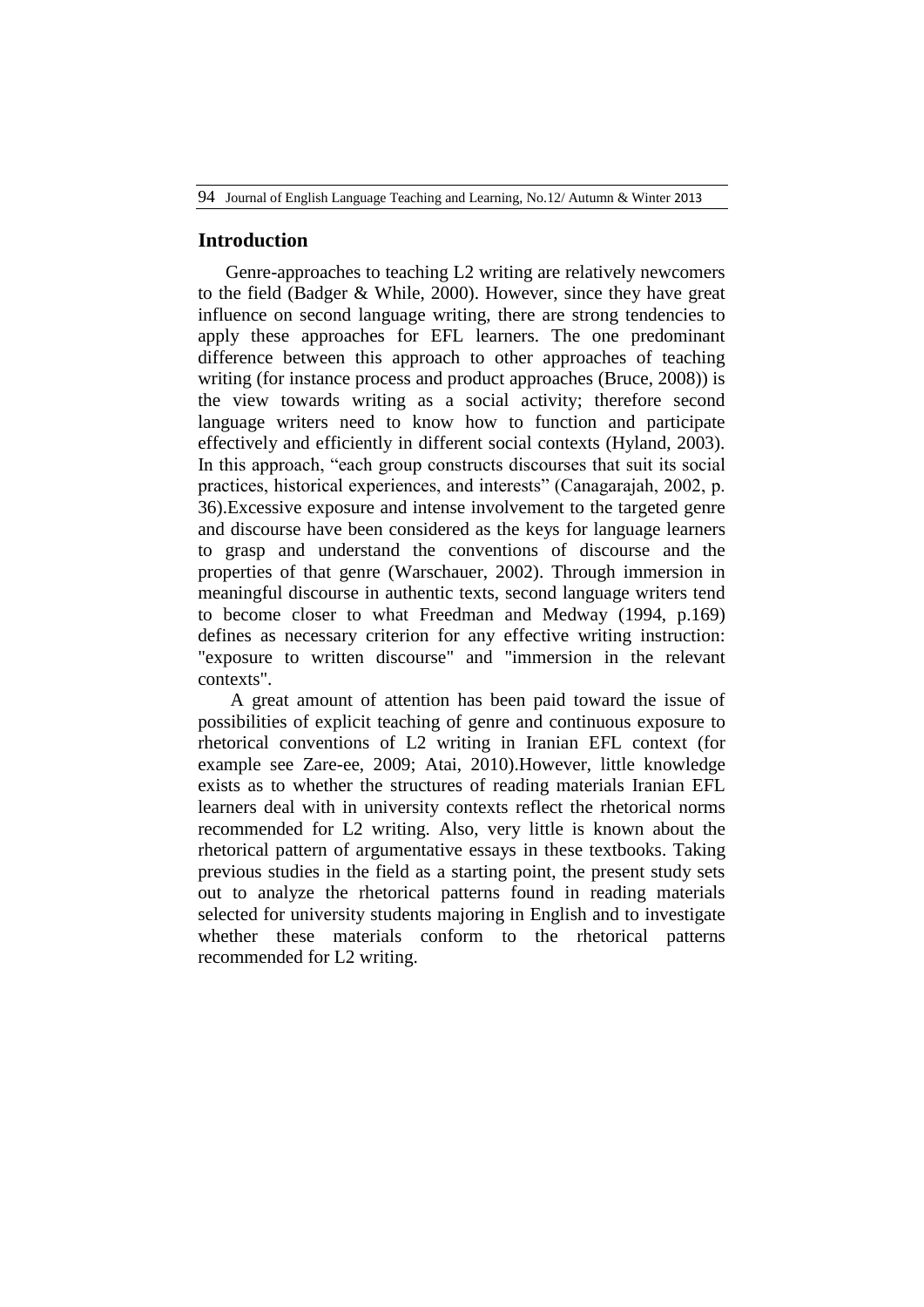## **Literature Review**

### *Relevant CR research on argumentative writing*

During last decades contrastive rhetoric has produced a vast majority of research in the field of text analysis. Those areas which form the focus of research in this respect include comparative study of the texts written by native and non-native speakers of English, which appears to be one of the earliest sources of research in contrastive rhetoric literature. The example studies are the ones conducted to compare the written product of non-native speakers of English in terms of rhetorical differences (for example see Ostler (1990); Mauranen (1993); Wu (2003); Pariña (2010); Soler-Monreal, Carbonell-Olivares & Gil-Salom (2011), investigating the role of rhetorical pattern transfer from L1 to L2 among non-native English learners (for example see Kabayashi (1984); Kubota (1998); Hirose (2003)), and at last but not least, exploring the influence of raising students' awareness of rhetorical differences between L1 and L2 writing task Liebman (1992) and more recently Petric (2005) (see Jun (2008) for a review of the research on second language writing).Putting the track of traditional contrastive rhetoric in the line of critical reconceptualization of cultural differences, Kubota and Lehner (2004) proposed "critical contrastive rhetoric" to the field of contrastive rhetoric to be such "an inquiry approach that incorporates postmodern, post-structuralist, and post-colonial critiques of culture and language in investigating the organization of written discourse in cross-cultural context (Kubota, 2010, p. 194)

In an inquiry about the critical aspects of cultural differences, which can be considered as a first attempt in this regard, Kubota and Shi (2005) investigate the rhetorical patterns of opinion texts published in mainland China and Japan which were commonly used in junior high schools. The study examines the types of writing instruction provided and the rhetorical structures of reading materials recommended in these schools. The researchers found that "these textbooks instruct students to follow a direct and linear pattern in opinion writing" (Kubota & Shi, 2005, p. 97). Following this study, Shi and Kubota (2007) examined the art textbooks used in middle schools in United States and Canada with the focus on the level of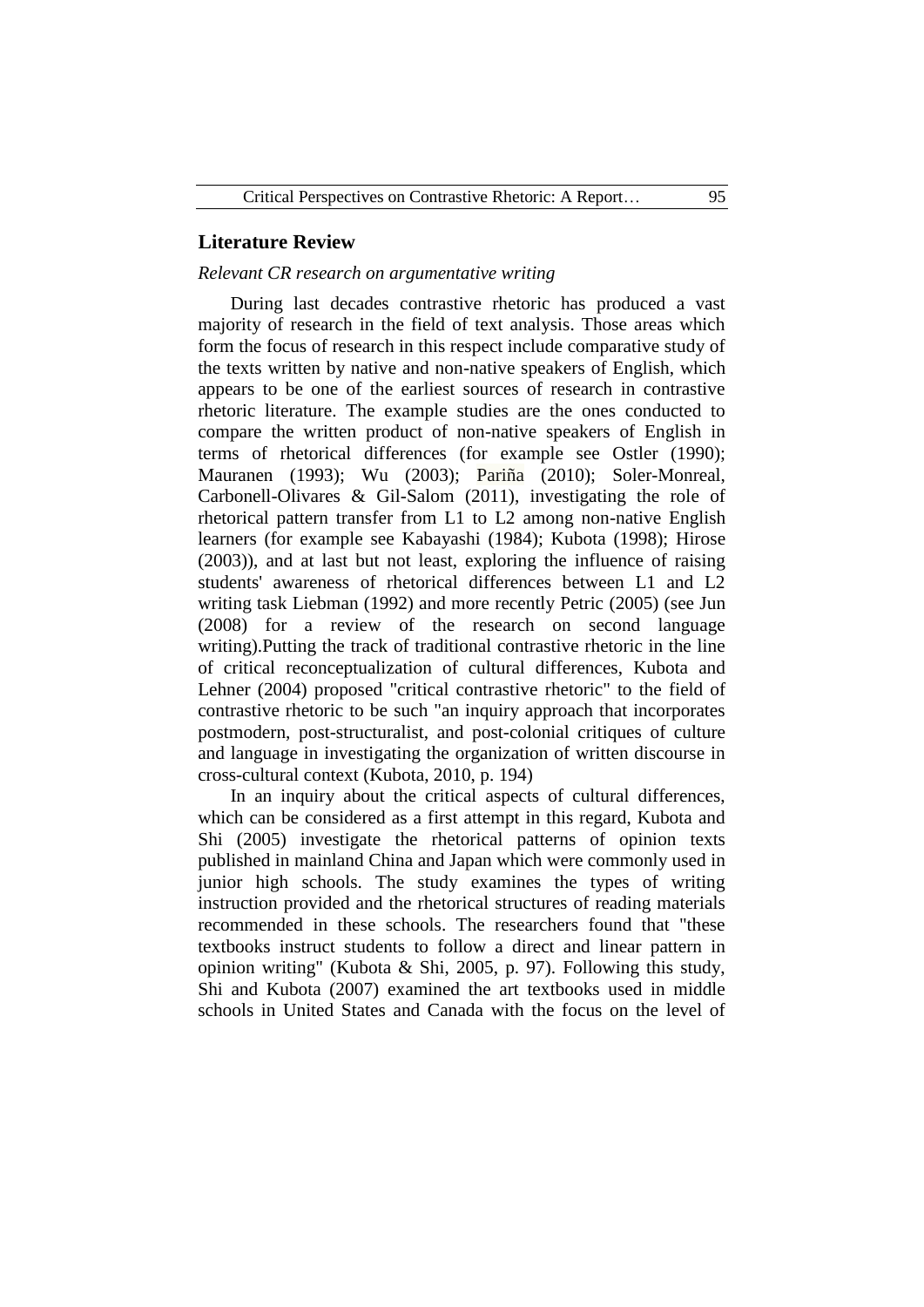consistency between rhetorical patterns recommended for school writing and the structure of reading materials selected for these classes. The analyses of textbooks identified the gap between these two patterns, suggesting the problem of language learners' exposure to the texts "written with structures other than the ones they are expected to produce" (Shi & Kubota, 2007, p. 196).

#### *Relevant English-Persian CR Studies*

Comparative and contrastive analysis of the text written by Iranian EFL learners in different domains and discipline has been a fascinating area of inquiry for researchers working in contrastive rhetoric in this context. Different samples of genre had been selected and the rhetorical structures of them had been analyzed. In their metaanalysis of the studies of contrastive rhetoric in Iran, Jalili and Fallah (2010) categorized the contrastive rhetoric studies in this context as the studies with the focus on (1) contrastive analysis of linguistic and rhetorical patterns reflected in L1 and their respective L2 writing of language learners (see for example Jalilifar (2010) who investigated the generic organization of research articles introduction in both local and international journals, Zare-ee & Farvardin (2009) who attempted to determine possible quantitative differences between linguistic and rhetorical patterns found in L1 and L2 writing of a group of Iranian EFL learners, and Kuhi (2008) who analyzed the preface sections of 21 textbooks based on Swales' (1981) model), (2) discovering writing behaviors (see for example Abasi (2010) who, through conducting a teacher-researcher study, examined the perception of American learners of Persian regarding the rhetorical structure of two texts language learners attempted to summarize, (3) meta-discourse in applied linguistic (see for example Abdollahzadeh (2011) who focused on the application of interpersonal meta-discourse in applied linguistic articles written by two groups of Anglo-American and Iranian academic writers, Simin & Tavangar (2009) who tried to focus on the use of meta-discourse markers in the written product of Iranian EFL learners) and finally (4) the influence of EFL learners' rhetorical organization in English text comprehension (see for example Vahidi (2008) and Vahidi (1996) who investigated a relationship between knowledge of text integration and text comprehension and the role of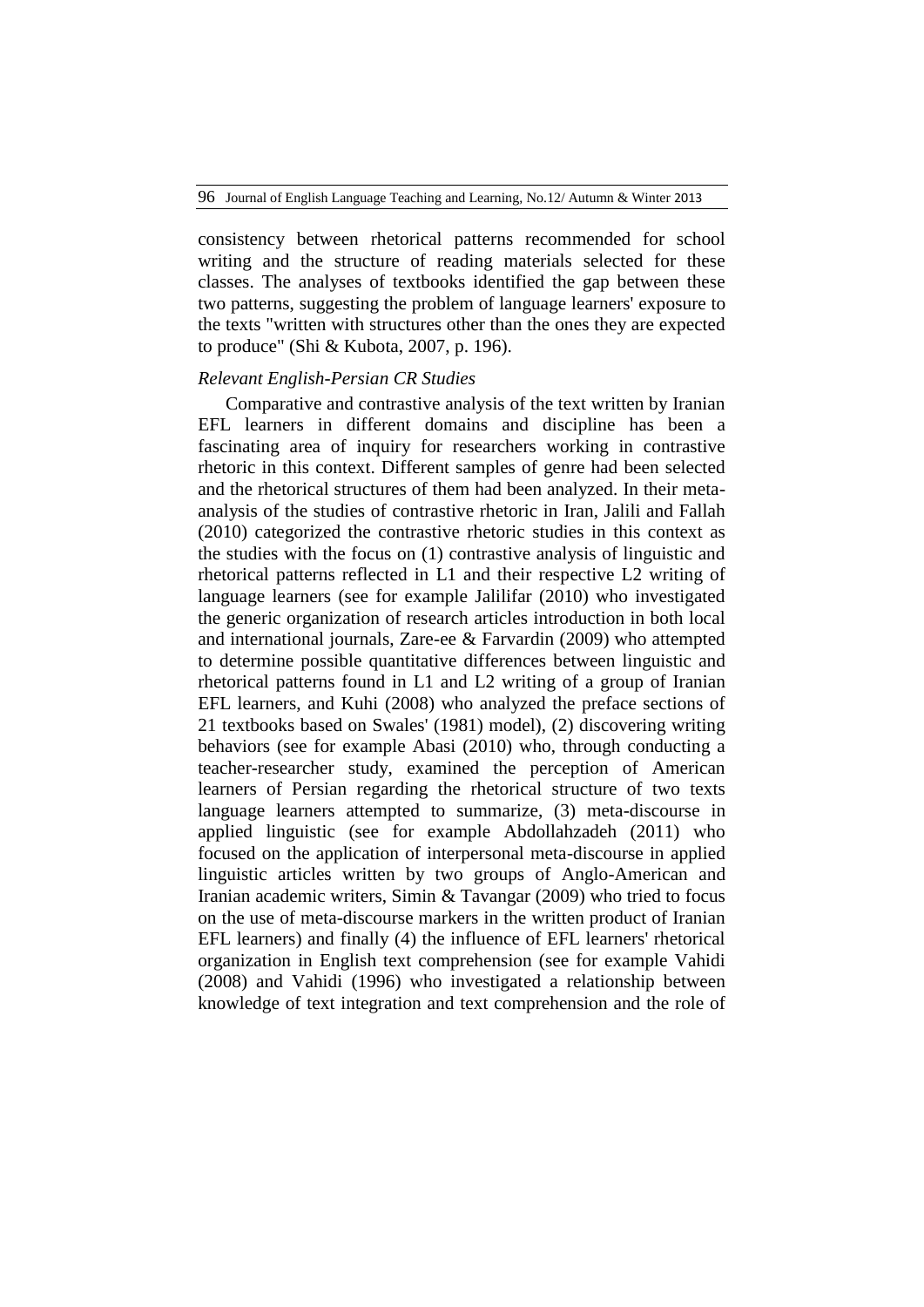conjunctions in reading comprehension on academic/expository text, respectively).

While a considerable amount of research has been done on different aspects of Iranian students' writing, there has not been found one study that analyzes the rhetorical organization of texts selected for reading courses in university context to see if there is any consistency between the rhetorical structures of these textbooks and the ones recommended for L2 writing. The current study is an attempt to broaden our knowledge of the actual rhetorical organization found in reading textbooks selected for university students majoring in English and discourse patterns recommended for university writing.

# **Method**

In order to examine the English rhetorical organization in the textbooks, the present study applied the type of method and analyses originally employed by Shi and Kubota (2007): investigating the (a) the overall rhetorical patterns of reading materials; (b) the location of opinion(s) and main idea(s) in expository or argumentative texts. The rationale behind focusing on this type of texts is that 'such essays tend to be more challenging for students than writing narratives, requiring explicit teaching ' (Shi & Kubota, 2007, p. 184). Following previous studies (for example see Khodabandeh et. al., 2013; Rashidi & Alimorad Dastkhezr, 2009, Moradian, 1999), there are variation in pattern organization of Iranian EFL writing swinging from deductive to quasi-inductive. Based on these findings, the researcher used tried to measure the level of consistency between patterns found in textbooks and the one which is instructed and recommended in EFL classrooms.

#### *Textbooks*

Consulting widely about the types of textbook used in university context with university professors, language teachers, university students and publishers, the researchers selected the textbooks which solely focus on the reading comprehension. For this purpose, a number of 22 essays chosen from seven textbooks taught as the course books in two major universities (State and Islamic Azad Universities) were considered as the source of analysis (see Appendix A for the list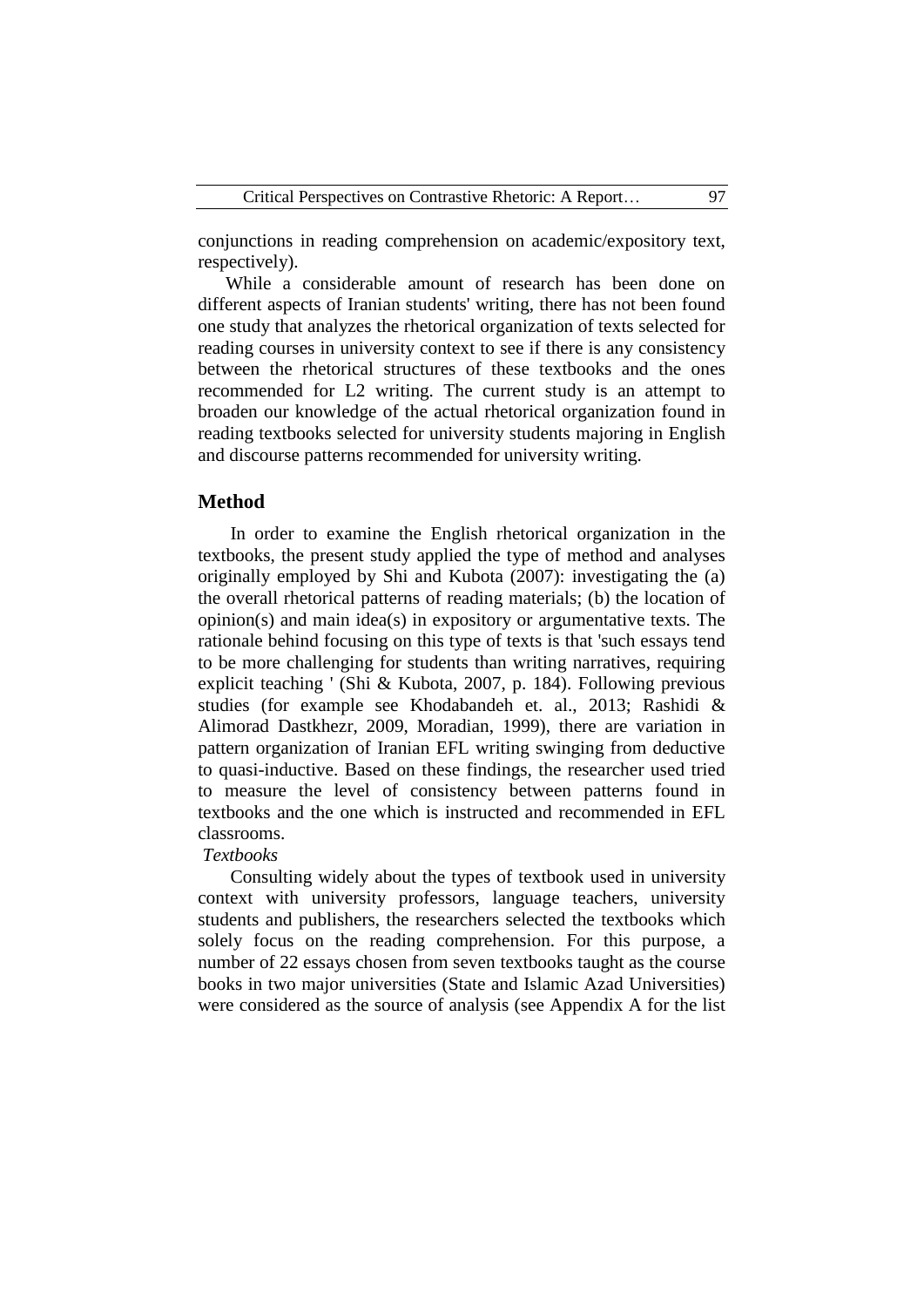of textbooks). In repeated reading of them, the essays were assigned into two major categories of persuasive/opinion and informational/ expository text types.

## *Analyses*

As defined by Shi and Kubota (2007, p. 185), "main idea" and "opinion" are defined as "the most important message in the text" and "the author's point of view, belief, or bias" respectively. Based on these definitions, each of the researchers had a careful scrutiny over the essays independently and identified the overall structure and patterns and location of main idea and opinion in each textbook (see Table 1 for a summary of the findings).

## Table1

*Overall structure and presentation of main idea and opinion in the textbooks*

| Persuasive/<br>Opinion | 1. The cost of education<br>(7)                           | Students all over the<br>world have to work<br>for their education<br>(main idea) (1). A<br>college education in<br>the United States is<br>expensive.                                                                                      | Money difficulties of<br>college students and<br>how to find answers<br>to these problems?<br>Some people believe<br>that students value<br>their education more<br>if they work for it<br>$opinion)$ (6) | <b>Students</b><br>must<br>sometimes<br>ask<br>themselves<br>whether<br>the cost of education<br>is worth (of) it. In<br>the<br>most<br>cases.<br>effects make a better<br>life (restatement of<br>the opinion) (7)                                                                            |
|------------------------|-----------------------------------------------------------|---------------------------------------------------------------------------------------------------------------------------------------------------------------------------------------------------------------------------------------------|-----------------------------------------------------------------------------------------------------------------------------------------------------------------------------------------------------------|------------------------------------------------------------------------------------------------------------------------------------------------------------------------------------------------------------------------------------------------------------------------------------------------|
|                        | 2. Communication (6)<br>3. The growing deserts            | Devices spreading<br>ideas and events<br>quickly all over the<br>world                                                                                                                                                                      | Communication: past<br>The<br>present.<br>and<br>avoidance<br>of<br>misunderstanding<br>in<br>modern<br>communication.                                                                                    | Misunderstanding as a<br>result of the increase<br>rapid<br>fast<br>in<br>or<br>communication<br>can<br>serious<br>cause<br>problems.<br><b>Better</b><br>cross-cultural<br>communication<br>is<br>necessary for peace<br>in the world. As the<br>world grows smaller,<br>people must learn to |
|                        | and how to stop them (6)<br>4. Why learn English?<br>(14) | Deserts are growing.<br><b>Scientists are trying</b><br>to understand the<br>reasons for<br>"desertification"<br>(main idea) (1)                                                                                                            | Discussing important<br>reasons<br>for<br>desertification                                                                                                                                                 | talk to each other<br>better, not just faster<br>$opinion)$ (6)<br>The answers to the<br>desert problems are<br>not easy ones for the<br>people of the arid                                                                                                                                    |
|                        | 5.Ionized water (7)                                       | <b>Learning to speak</b><br>English may be the<br>best thing you can do<br>to improve your life<br>$\text{(opinion)}\left(1\right)$<br>You can do all the<br>things you like if you<br>read and speak<br>English well (main<br>$ideal)$ (1) | The advantages of<br>learning English                                                                                                                                                                     | places to understand.<br>English is easy to<br>learn.<br>English<br>is<br>everywhere. You can<br>learn and use your<br>English at the same<br>time.                                                                                                                                            |
|                        |                                                           | After all, tap water<br>does not taste very<br>good, and people                                                                                                                                                                             | The reasons why we<br>should use ionized<br>water                                                                                                                                                         |                                                                                                                                                                                                                                                                                                |

Study type Title (number of para.) Introduction para. Body para. Conclusion para.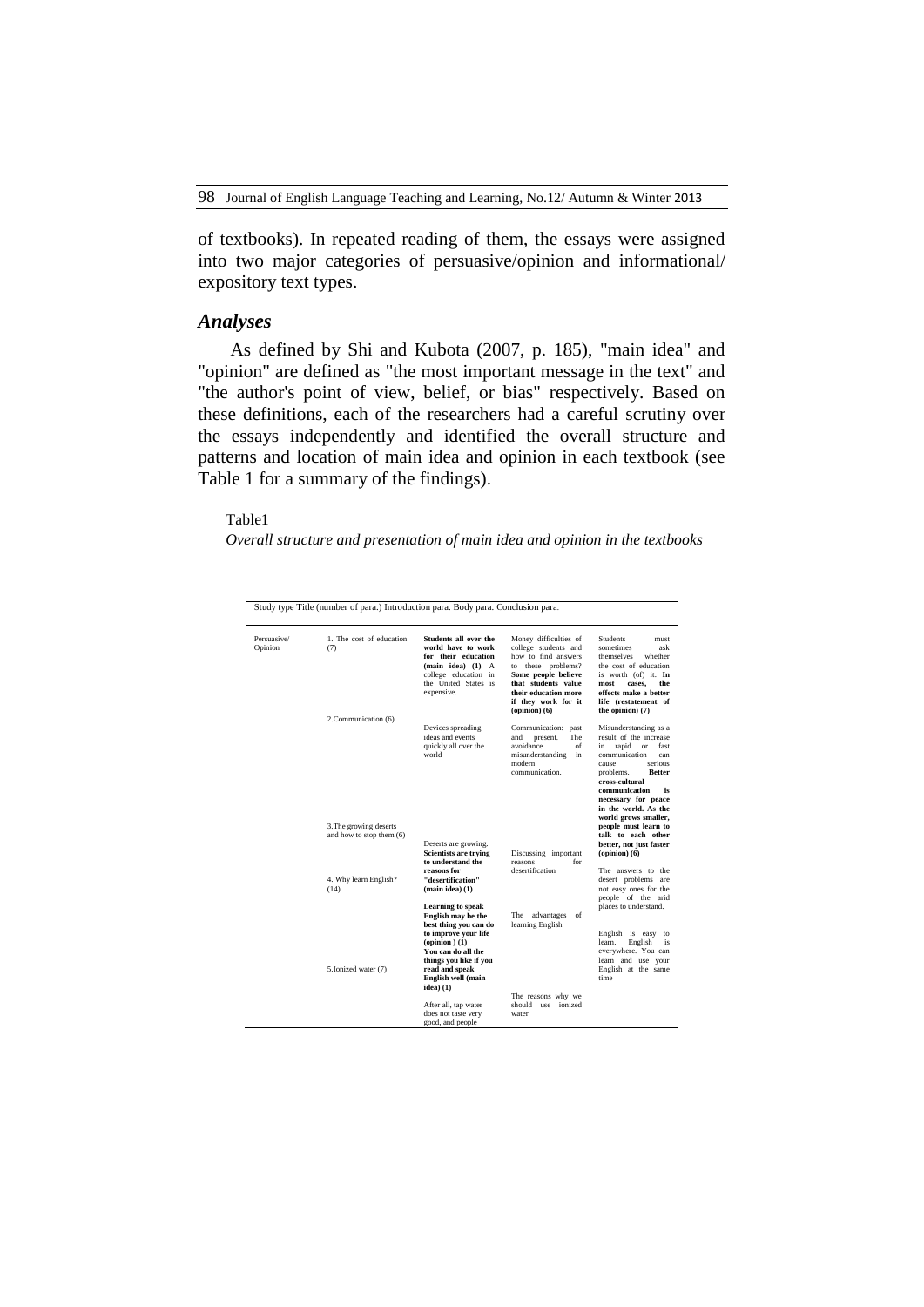| 6. Good readers use<br>reading strategies (8)                   | think they will get a<br>little health<br>improvement by<br>having water filters. If<br>you really want to<br>put the very best                                                                                       |                                                                                                                                                                         | Water ionizers can<br>change your entire<br>life! (opinion) (7)                                                                                                                                                                                       |
|-----------------------------------------------------------------|-----------------------------------------------------------------------------------------------------------------------------------------------------------------------------------------------------------------------|-------------------------------------------------------------------------------------------------------------------------------------------------------------------------|-------------------------------------------------------------------------------------------------------------------------------------------------------------------------------------------------------------------------------------------------------|
|                                                                 | water into your<br>body, you may need<br>ionized water (main<br>idea) (1)                                                                                                                                             | Discussion about six<br>strategies                                                                                                                                      |                                                                                                                                                                                                                                                       |
| 7. Good reasons to use<br>an English-English<br>dictionary (10) | A few years ego,<br>educational<br>researchers discovered<br>six key strategies<br>that good readers<br>use during their<br>reading activity<br>(main idea) (1). You<br>can learn more about<br>these six strategies. | Reasons for<br>using<br>monolingual<br>dictionaries                                                                                                                     | These strategies are<br>often taught one by<br>one, but they must be<br>combined  in the<br>readers' mind. These<br>strategies<br>help<br>readers<br>to<br>understand the text<br>and get meaning by<br>using<br>their<br>own<br>general<br>knowledge |
| 8. Computer Security<br>(16)                                    | Using a monolingual<br>dictionary can be hard<br>work . there are<br>many good reasons<br>why your teacher<br>might want to train<br>you in using an<br>English-English<br>dictionary (main<br>idea) (1)              | Techniques to protect<br>computers/ what do<br>hackers do?                                                                                                              | $opinion)$ (8)<br>This is what a good<br>monolingual learners'<br>dictionary can do (no<br>explicit conclusion)                                                                                                                                       |
| 9. Aging (19)                                                   | <b>Computer security</b>                                                                                                                                                                                              |                                                                                                                                                                         | The development of<br>advanced<br>security                                                                                                                                                                                                            |
| 10. Depression (28)                                             | refers to techniques<br>developed to<br>safeguard<br>information and<br>information systems<br>stored on computers<br>$(main idea)$ $(1)$                                                                             | Examples of aging in<br>different<br>species/<br>changes taking place<br>in the human body as<br>it age/ aging myths                                                    | techniques<br>continues<br>to diminish such<br>threats,<br>though<br>concurrent<br>refinements<br>in the<br>methods of computer<br>crime pose ongoing<br>hazards.                                                                                     |
| 11. Intelligence (19)                                           | Aging means<br>irreversible<br>biological changes<br>that occur in all<br>living things with the<br>passage of time,<br>eventually resulting<br>in death (main idea)                                                  | Forms of depression/<br>symptoms<br>of<br>depression/<br>psychological theories<br>of depression                                                                        | of<br>Recognition<br>positive aspects of<br>aging can help older<br>people<br>to<br>lead<br>fulfilling years as<br>active members of<br>society (opinion) (19)<br>Continued<br>research                                                               |
| 12.Domestic violence<br>(22)                                    | (1)<br>Depression in<br>psychology means<br>mental illness in<br>which a person<br>experiences a deep,<br>unshakable sadness<br>and diminished<br>interest in nearly all<br>activities (main idea)                    | Definitions<br>$\alpha$ f<br>intelligence/<br>the.<br>history of intelligence<br>tests                                                                                  | examining<br>the<br>multidimensional<br>nature of depression is<br>needed to advance our<br>understanding<br>- of<br>depression in general<br>and to inform the<br>development of the<br>next generation<br>of<br>depression measures.                |
|                                                                 | (1).<br>Intelligence is a term                                                                                                                                                                                        | abuse<br>Forms<br>of<br>intimate<br>hetween<br>partners/                                                                                                                | Properly<br>used,<br>intelligence tests can<br>provide<br>valuable<br>diagnostic                                                                                                                                                                      |
| 13. The world of virtual<br>reality (13)                        | usually referring to a<br>general mental<br>capacity to reason,<br>solve problems,<br>think abstractly,<br>learn and<br>understand new                                                                                |                                                                                                                                                                         | information<br>about<br>intellectual<br>ability<br>that might otherwise<br>be overlooked or<br>ignored.<br>(opinion)<br>(19)                                                                                                                          |
| 14. The story on food<br>additives (10)                         | material and profit<br>from past experience<br>(main idea) (1)<br><b>Domestic violence</b><br>refers to physically<br>or emotionally<br>harmful acts                                                                  | The<br>virtual<br>reality<br>In<br>programs/<br>one<br>way, you can say<br><b>VR</b><br>makes<br>that<br>dreams come true<br>because you become<br>immersed<br>in<br>an | Whereas 30 years ago<br>spouse abuse occurred<br>behind closed doors<br>was largely<br>and<br>considered a private<br>matter, today it is<br>widely recognized as<br>an                                                                               |
|                                                                 | between husbands<br>and wives in intimate<br>relationships (main<br>$idea)$ (1)                                                                                                                                       | imaginary<br>world<br>that you can see,<br>hear and to some<br>extent<br>feel<br>(restatement of the                                                                    | important,<br>dangerous<br>and<br>harmful<br>social<br>problem<br>(opinion)<br>(22)                                                                                                                                                                   |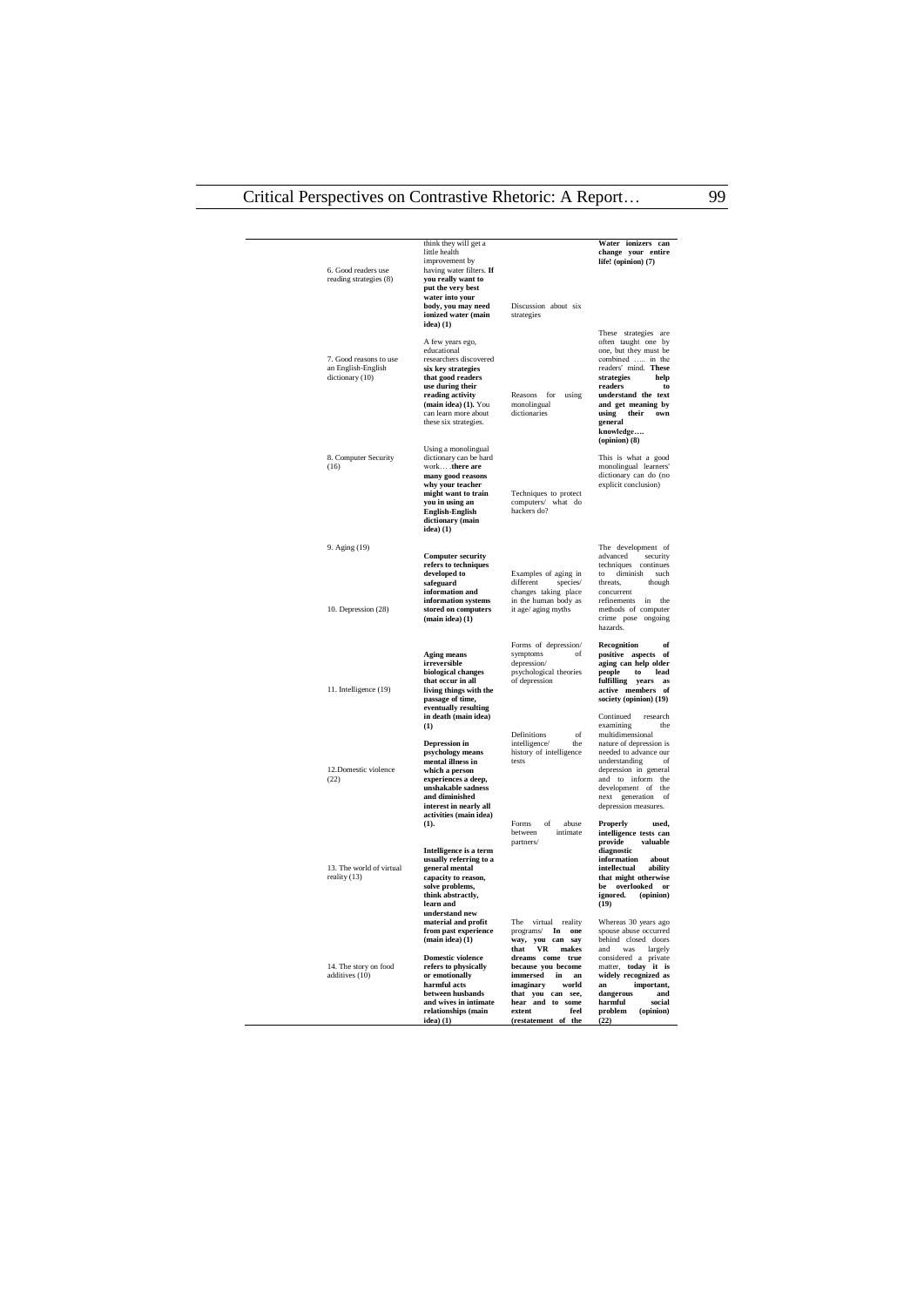| Informational/<br>expository | 15. Cultural survival,<br>INC. $(6)$                                  | Virtual reality is a<br>new technology that<br>allows you to look at,<br>listen to, and move<br>around a computer<br>world every bit as<br>fantastic as your<br>wildest imaginings<br>$(\text{main idea})$ $(2)$             | main idea) (7)<br>Safe.<br>and<br>unsafe<br>additives                                                                                                                                                                                        | The uses of VR are<br>endless. Through VR<br>we are truly entering<br>a brave, new world<br>$\left($ opinion $\right)$ $(13)$                                                                                                                                                                                                              |
|------------------------------|-----------------------------------------------------------------------|------------------------------------------------------------------------------------------------------------------------------------------------------------------------------------------------------------------------------|----------------------------------------------------------------------------------------------------------------------------------------------------------------------------------------------------------------------------------------------|--------------------------------------------------------------------------------------------------------------------------------------------------------------------------------------------------------------------------------------------------------------------------------------------------------------------------------------------|
|                              | 16. The history of money<br>(5)<br>17. When did bank<br>originate (6) | They make food more<br>flavored and easier to<br>prepare; However,<br>additives are nothing<br>new, and neither is<br>the controversy<br>surrounding them<br>(main idea) (2)                                                 | The<br>problems<br>primitive<br>cultures<br>have to live in a<br>technological world                                                                                                                                                         | It's good to know that<br>single<br>food<br>no<br>additive pose a sever<br>danger to the entire<br>population. But it is<br>also<br>our<br>responsibility to read<br>labels and be aware<br>of what we're putting<br>into our bodies, and<br>to learn how to eat<br>safe and healthy food<br>for long and healthy<br>lives (opinion) (10). |
|                              | 18. History of banking in<br>Iran $(24)$                              | Some of small cultural<br>groups have never had<br>any communication<br>outside of their small<br>geographical areas.<br>When they do contact<br>the outside world,<br>their lives usually<br>change. Learning               | People used a lot of<br>unusual things to but<br>what they needed<br>Nevertheless, banking<br>is as old as history.                                                                                                                          | No explicit conclusion                                                                                                                                                                                                                                                                                                                     |
|                              | 19. How did the custom<br>of kissing start? (6)                       | how to change<br>without losing the<br>best of their own<br>cultures is a problem<br>for them (main idea)<br>(1)                                                                                                             | Before the advent of<br>Achaemenid<br>the<br>dynasty,<br>banking<br>operation had been<br>carried out by temples                                                                                                                             | All these facts make<br>the history of money a<br>fascinating study                                                                                                                                                                                                                                                                        |
|                              |                                                                       | Today out currency is<br>a mixture of coins and<br>paper money. But it<br>wasn't always that<br>way (main idea) (1)                                                                                                          | Kissing in different<br>parts of the world                                                                                                                                                                                                   | No explicit conclusion                                                                                                                                                                                                                                                                                                                     |
|                              | 20. What causes our<br>dreams (6)                                     | <b>Today your bank</b><br>performs so many<br>services that you<br>might forget that it<br>really has only two<br>main purposes (main<br>$ideal)$ (1)                                                                        |                                                                                                                                                                                                                                              | No explicit conclusion                                                                                                                                                                                                                                                                                                                     |
|                              | 21. Fortune telling (6)                                               | Before a bank in its<br>present form was<br>established in Iran,<br>banking operations<br>had been carried out<br>in traditional form<br>$(\text{main idea})$ $(1)$                                                          | But something on the<br>outside may influence<br>what we dream. So<br>the content of your<br>dreams comes from<br>something<br>that<br>affects you while you                                                                                 | Today, of course, we<br>regard the kiss as an<br>expression of love<br>and tenderness<br>(restatement of the<br>main idea) (6). But<br>there are still many                                                                                                                                                                                |
|                              | 22. The barometer of<br>well-being (5)                                | We know the kiss as<br>a form of expressing<br>affection (main idea)<br>(1). But long before it<br>became like this, it<br>was the custom in<br>many parts of the<br>world to use the kiss<br>as an expression of<br>homage. | sleeping.<br>are<br>(restatement of the<br>main idea) (3)<br>One of the most<br>famous<br>methods<br>involves gazing into a<br>crystal ball. Many<br>methods of fortune-<br>telling<br>seem to<br>depend entirely on<br>chance (opinion) (1) | parts in the world<br>where the kiss is part<br>of formal ceremonies<br>and is intended to<br>convey respect and<br>homage.<br>We can express or feel<br>what we really want<br>to. So we do this in a<br>dream and thus<br>provide an outlet for<br>our wishes, and they<br>may be wishes we                                              |
|                              |                                                                       | Let us begin by saying<br>what does not cause<br>our dreams. All our<br>dreams have<br>something to do with<br>our emotions, fears,<br>longings, wishes,                                                                     | Foot discomfort                                                                                                                                                                                                                              | didn't even know we<br>had!<br>However, many<br>fortune-tellers claim<br>that mysterious causes                                                                                                                                                                                                                                            |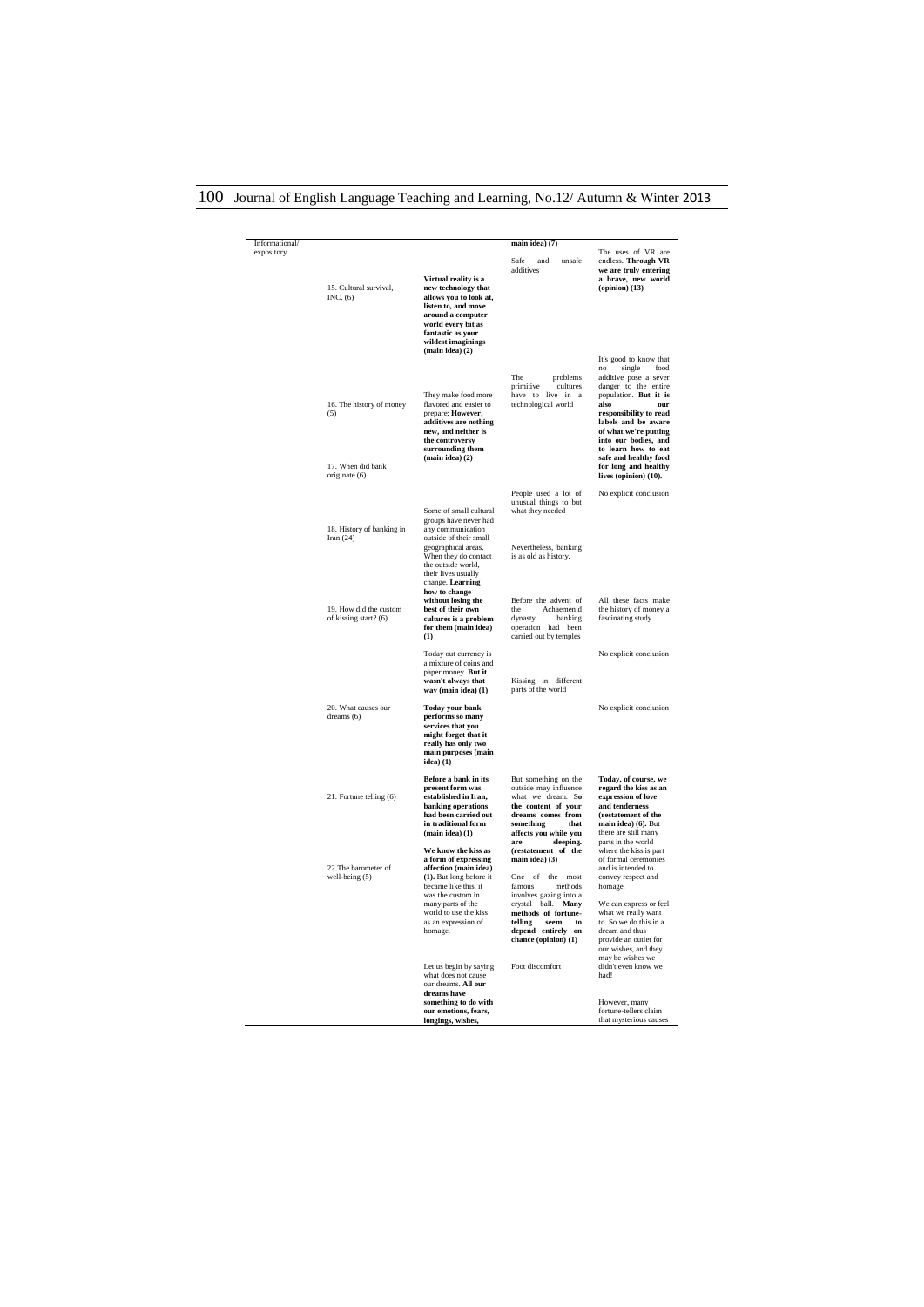

Adopted from Shi & Kubota, 2007

Note: In this table, main idea and opinion are shown in bold. The numbers in parenthesis after the title of essays, show the number of paragraphs in the essays. Numbers of paragraphs where the main idea and opinion are located are mentioned in the parenthesis after them.

#### **Results**

#### *Overall rhetorical organization*

The overall rhetorical pattern identified in textbooks is introduction, body, conclusion, except for texts number 15, 17, 18, which no specific conclusion was identified in them. The reason why some texts do not follow the rhetorical patterns recommended for English writing can be the fact that Iranian EFL learners do not receive explicit and enough instruction of English writing, as supported by several studies (see Khatib & Moradian, 2012). The other samples, however, follow the standard five-paragraph-theme model by putting an introductory paragraph, either single or two single sentence, at the beginning of the essays which is then followed by some middle paragraphs whose role is to support the thesis then develop the topic sentence, and is ended by a concluding paragraphs which (re)state the main idea or writer's opinion (Nunnally, 1991). The following is an example of essay structure from *"Why Not Enjoy Reading?"*(Unit 5, what causes our dreams?)

#### *Introduction*

Let us begin by saying what does not cause our dream. Our dreams do not come from another world. …. *All our dreams have something to*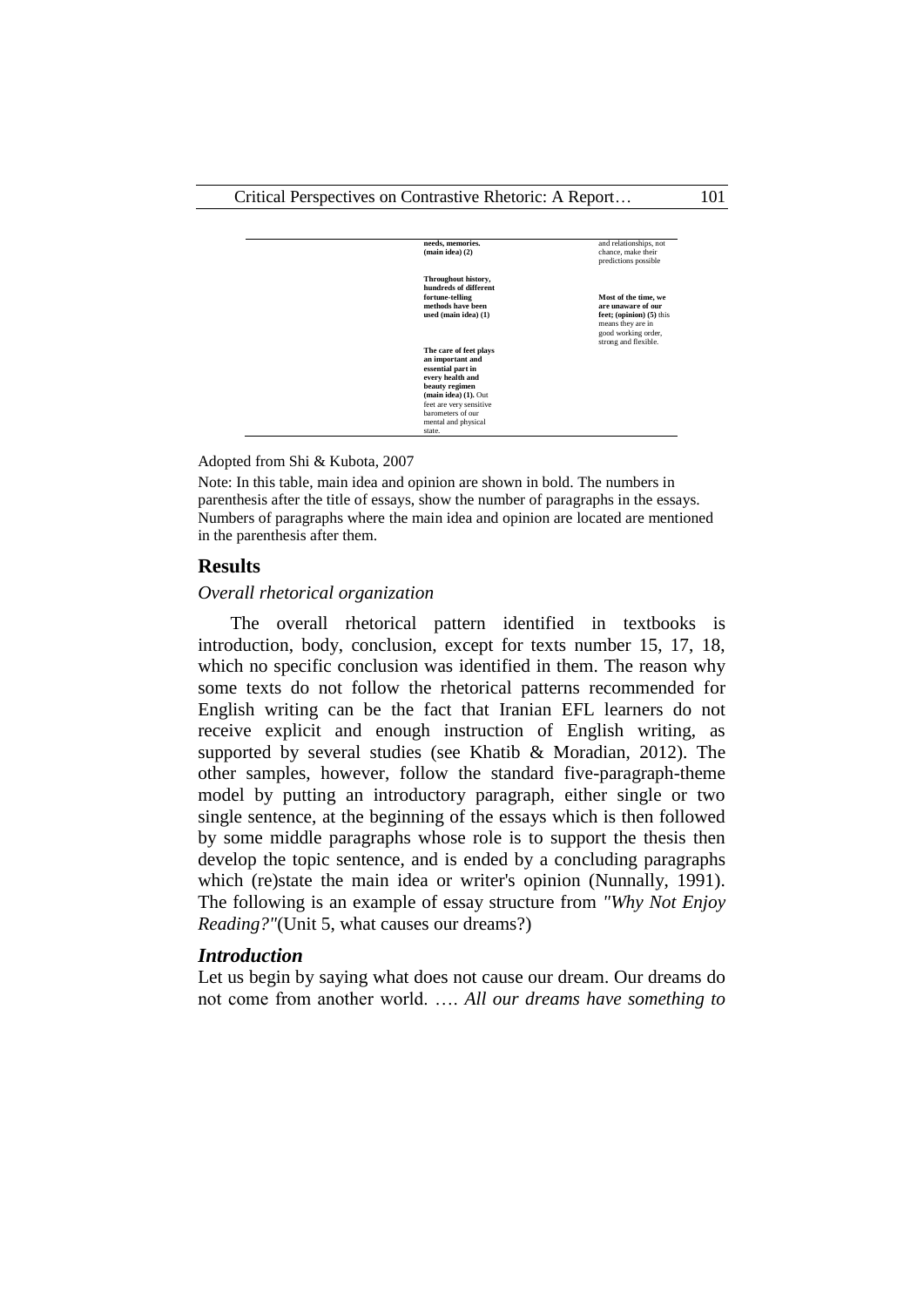*do with our emotions, fears, logging's, wishes, needs, memories* (main idea)…

### *Body*

-starting with clarifying the main idea by giving some examples - So the "content" of your dream comes from something that affects you while you are sleeping (restatement of the problem) -providing an example of a story of an experiment - discussing about the job a psychoanalyst has

## *Conclusion*

During dream ….. we can express or feel what we really want to. So we do this in a dream and thus provide an outlet for our wishes, and they may be wishes we didn't even know we had *Location of main idea and opinion*

Each of the sample texts analyzed contain either main idea or opinion, or both of them; the characteristic specialized for persuasive writing (Kubota, 1992).We were able to identify seven patterns of the 22 texts analyzed, as shown in Table 2 below:

*Location of main idea and opinion in the text samples* Pattern Text No & title Introduction with single Body para. Conclusion para. Or two single para. 1 2 3 4 1) The cost of education 2)Communication 3) The growing deserts and how to stop them 4) Why learn English? 7) Good reasons to use an English-English dictionary 8) Computer Security 10) Depression 15) Cultural survival, INC. 16) The history of money 17) When did bank originate 18) History of banking in Iran 5) Ionized water 6) Good readers use reading strategies 9) Aging 11) Intelligence 12) Domestic violence 14) The story on food additives Main idea Main idea Main idea Opinion

Table2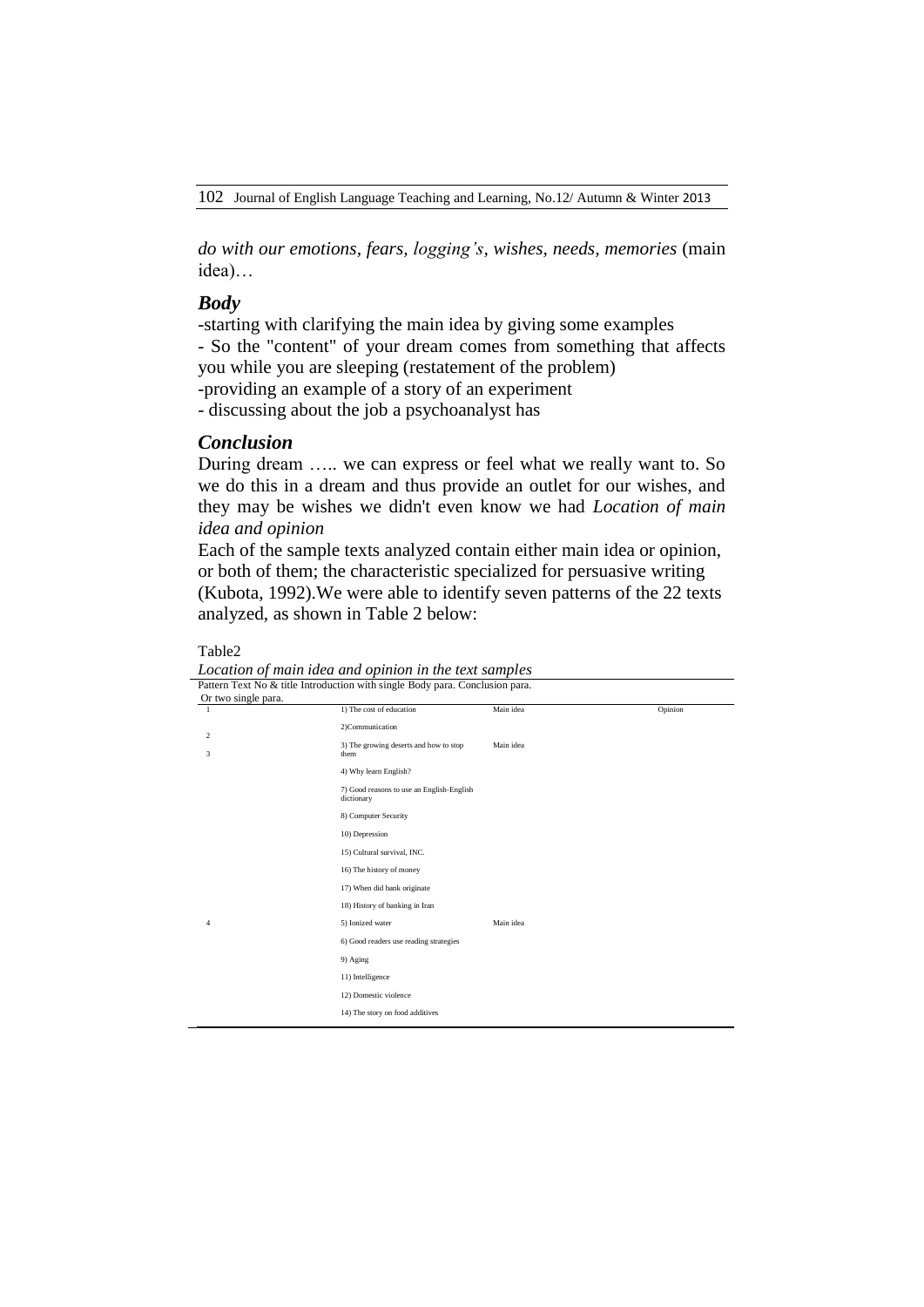|   | 22) The barometer of well-being                                         |           |                          |                          |
|---|-------------------------------------------------------------------------|-----------|--------------------------|--------------------------|
|   | 13) The world of virtual reality                                        |           |                          |                          |
|   | 19) How did the custom of kissing start?<br>20) What causes our dreams? | Main idea | Restatement of main idea | Opinion                  |
| 6 | Fortune telling<br>21) The barometer of well-being                      | Main idea |                          | Restatement of main idea |
|   |                                                                         | Main idea | Restatement of main idea |                          |
|   |                                                                         |           | Opinion                  |                          |
|   |                                                                         | Main idea |                          |                          |

As illustrated in Table 2, all main idea sentences are stated in introduction paragraphs, except for pattern 2 in which there is no main idea and opinion sentence is located in conclusion paragraph. These texts are categorized into following patterns: pattern 1 (text 1) main idea in introduction, opinion in body and restatement of opinion in conclusion; pattern 3 (texts 3,4,7,8, 10,15,16,17,18) main idea in introduction; pattern 4 (texts 5,6,9,11,12,14,22) main idea in introduction and opinion in conclusion paragraphs; pattern 5 (text 13) main idea in introduction, restatement of main idea in body and opinion in conclusion paragraphs; pattern 6 (text 19, 20) main idea in introduction, restatement of main idea either in body or conclusion paragraphs and pattern 7 (text 21) main idea in introduction and opinion in body paragraph. These six patterns show that almost all of the texts selected for reading comprehension course in universities follow the prescriptive English rhetoric recommended for writing; that is presentation of main idea in introduction paragraphs (Shi & Kubota, 2007; Kubota, 1998).

## **Discussion and suggestion for further research**

To answer our research questions on the overall rhetorical structures of textbooks used in universities in Iran and to see if they reflect the rhetorical norms recommended for English writing, we analyzed a number of sample texts used in university classrooms.

Though various overall patterns were identified in the sample texts, almost all of them follow typical pattern for English argumentative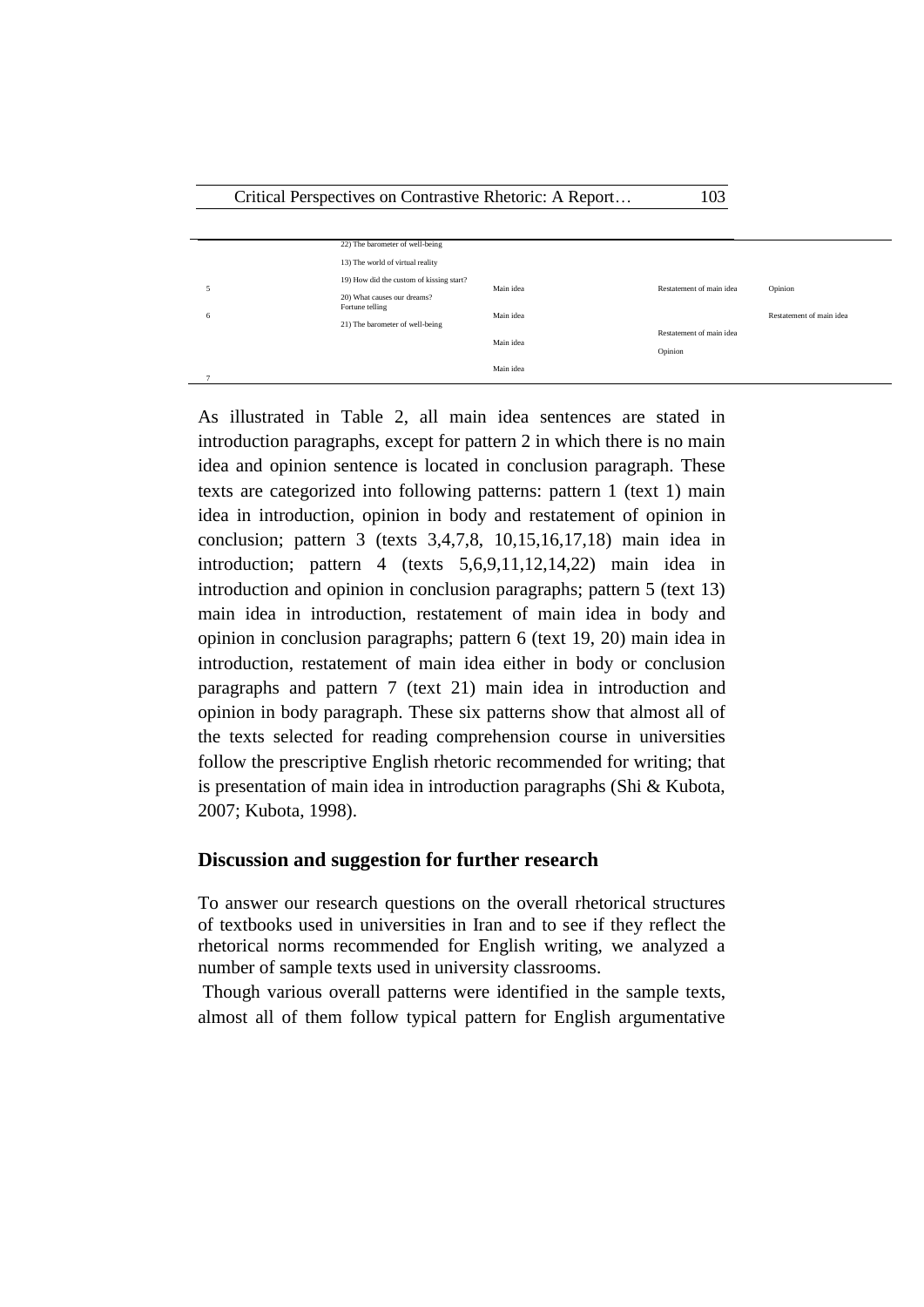writing rule; that is main idea is explicitly stated in the introduction paragraphs of essays (Shi & Kubota, 2007).Besides that, the samples show the three part structures of introduction-body-conclusion for compositions in English, except for some of the texts which had no concluding paragraph. This result is in line with what Khatib and Moradian (2012) found as common problem in Persian persuasive writing that is lack of instruction programs in teaching writing in the education system of Iran.

It is notable that, quite contrary to what Shi and Kubota (2007) found in their analyses of Canadian and English textbooks, there is not any distinguishable gap between the pattern recommended as model for English writing and what Iranian EFL learners encounter in their reading English textbooks. Deductive type organization, which is a common feature of rhetorical pattern in English and Persian composition (Rashidi & Alomorad Dastkhezr, 2012) was revealed in our analyses of textbooks. Iranian EFL learners do not receive any specific instruction on English writing and this is the reason that they show a preference for deductive pattern and three part structures in their compositions.

The findings of this study contribute to the understanding of textbooks' rhetorical patterns specifically the location of main idea and opinion in the argumentative essays. Further studies, however, can be done in this domain. As an example, it would be very fruitful to identify the rhetorical structures of the editorial written by Iranian Journalist, with the purpose to see whether rhetorical patterns promoted by explicit instruction in university context is used in these real world writing tasks.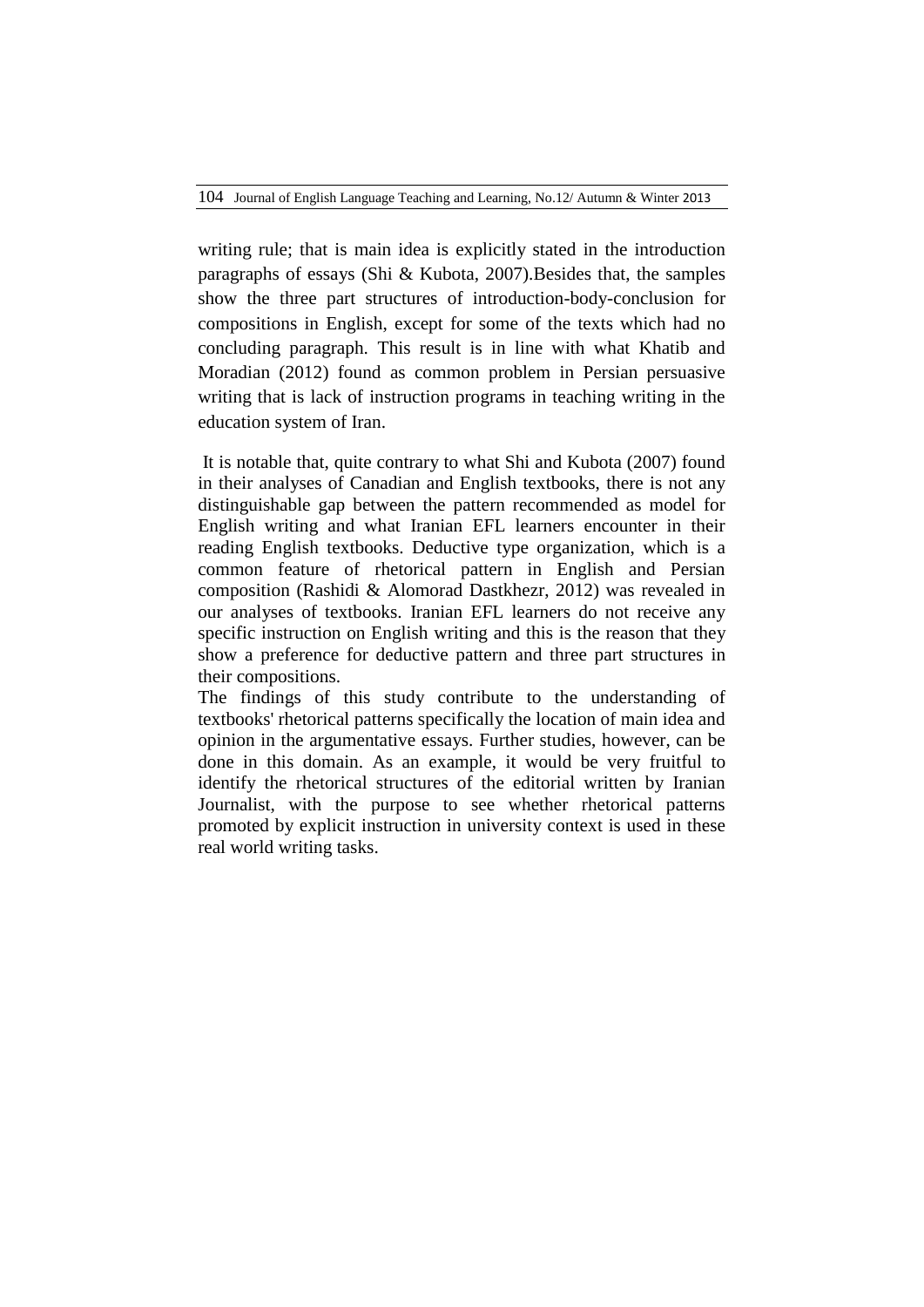#### **References**

- Soler-Monreal , C., & Carbonell-Olivares,, M. (2011). A contrastive study of the rhetorical organisation of English and Spanish PhD thesis introductions. *English for Specific Purposes, 30*, 4-17.
- Zaree , A., & Farvardin , M. (2009). COMPARISON OF UNIVERSITY LEVEL EFL LEARNERS' LINGUISTIC AND RHETORICAL PATTERNS AS REFLECTED IN THEIR L1 AND L2 WRITING. *Novitas-ROYAL, 3* (2), 143-155.
- Abasi, A. R. (2012). he pedagogical value of intercultural rhetoric: A report from a Persian-as-a-foreign-language classroom Original Research Article. *Journal of Second Language Writing, 21* (3), 195-220.
- Abdollahzadeh, E. (2011). Poring over the findings: Interpersonal authorial engagement in applied linguistics papers. *Journal of Pragmatics, 43* (1), 288-297.
- Atai, M. (2010). A Genre-based letter writing course for Iranian students of business . *The Second Conference of the Asia-Pacific Rim: Languages for Specific Purposes and Professional Communication* (pp. 35-46). Kuala Lumpur: University of Malaya.
- Atai, M. R., Moini, H., & Tasnimi, M. (2009). *Reading Through Skills (RTS ).* Tehran: Rahnama Press.
- Badger, R., & White, G. (2000). A process genre approach to teaching writing. *ELT Journal, 54* (2), 153-160.
- Bruce, I. (2008). *Academic Writing and Genre: A systematic Analysis.* London: Continuum.
- Canagarajah, S. (2002). Multi-lingual writers and the academic community: towards a critical relationship. *Journal of English for Academic Purposes, 1*, 29-44.
- Freedman, A., & Medway, P. (1994). *Genre and the New Rhetoric.* London: Taylor & Francis.
- Ghasemi Bagherabadi, M., & Jahanbakhsh, J. (2011). *New Smart Readers: A basic Course in Vocabulary and Reading Skills.* Tehran: Jungle Publication.
- Hirose, K. (2003). Comparing L1 and L2 organizational patterns in the argumentative writing of Japanese EFL students. *students. Journal of Second Language Writing, 12*, 181-209.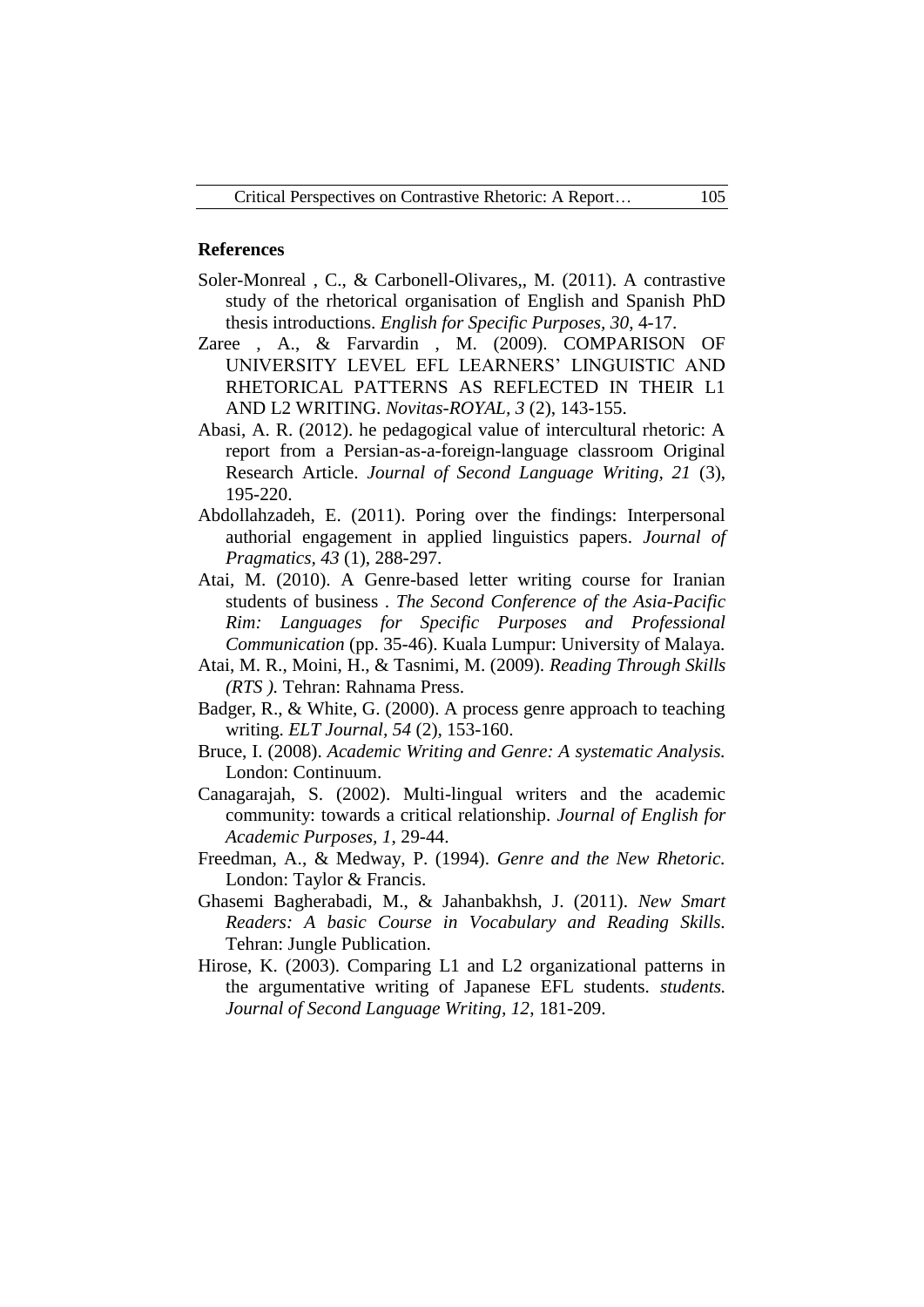- Hyland, K. (2007). Genre pedagogy: Language, literacy and L2 writing instruction. *Journal of Second Language Writing, 16*, 148- 164.
- Hyland, K. (2003b). *Second language writing.* New York: Cambridge University Press.
- Jalali, Z., & Fallah, N. (2010, 07 12). *A Meta-Analysis of Studies of Contrastive Rhetoric in Iran*. Retrieved 07 12, 2010, from StudyMode.com: http://www.studymode.com/essays/A-Meta-Analysis-Of-Studies-Of-Contrastive-359755.html
- Jalilifar, A. (2010). Research Article Introductions: Sub-disciplinary Variations in Applied Linguistics. *The Journal of Teaching Language Skills, 20* (2), 29-55.
- Javid, F., Khodadad, M., Yamini, H., & Abedini, F. (2006). *Intermediate Reading Passages for English Students.* Tehran: Jungle Publication.
- Jun, Z. (2008). A Comprehensive Review of Studies on Second Language Writing. *HKBU Papers in Applied Language Studies, 12*, 89-123.
- Khodabandeh, F., Jafarigohar, M., Soleimani, H., & Hemmati, F. (2013). Overall Rhetorical Structure of Students' English and Persian Argumentative Essays. *Theory and Practice in Language Studies, 3* (4), 684-690.
- Khodaparasti, S. (2011). *Stepping Stones: An Advanced Course in Reading Comprehension.* Tehran: Rah Publication.
- Kobayashi, H. (1984). Rhetorical patterns in English and Japanese. *TESOL Quarterly, 18*, 737–738.
- Kubota, R. (2010). In T. Silva , & P. K. Matsuda, *Practicing theory in second language writing* (pp. 191-208). Indiana : Parlor Press.
- Kubota, R. (1998). An Investigation of Ll-L2 Transfer in Writing among Japanese University Students: Implications for Contrastive Rhetoric. *Journal of Second LAnguage Writing, 7* (1), 69-100.
- Kubota, R., & Lehner, A. (2004). Toward critical contrastive rhetoric. *Journal of Second Language Writing, 13*, 7-27.
- Kubota, R., & Shin, L. (2005). Instruction and reading samples for opinion writing in L1 junior high school textbooks in China and Japan. *Journal of Asian Pacific Communication, 15* (1), 97-127.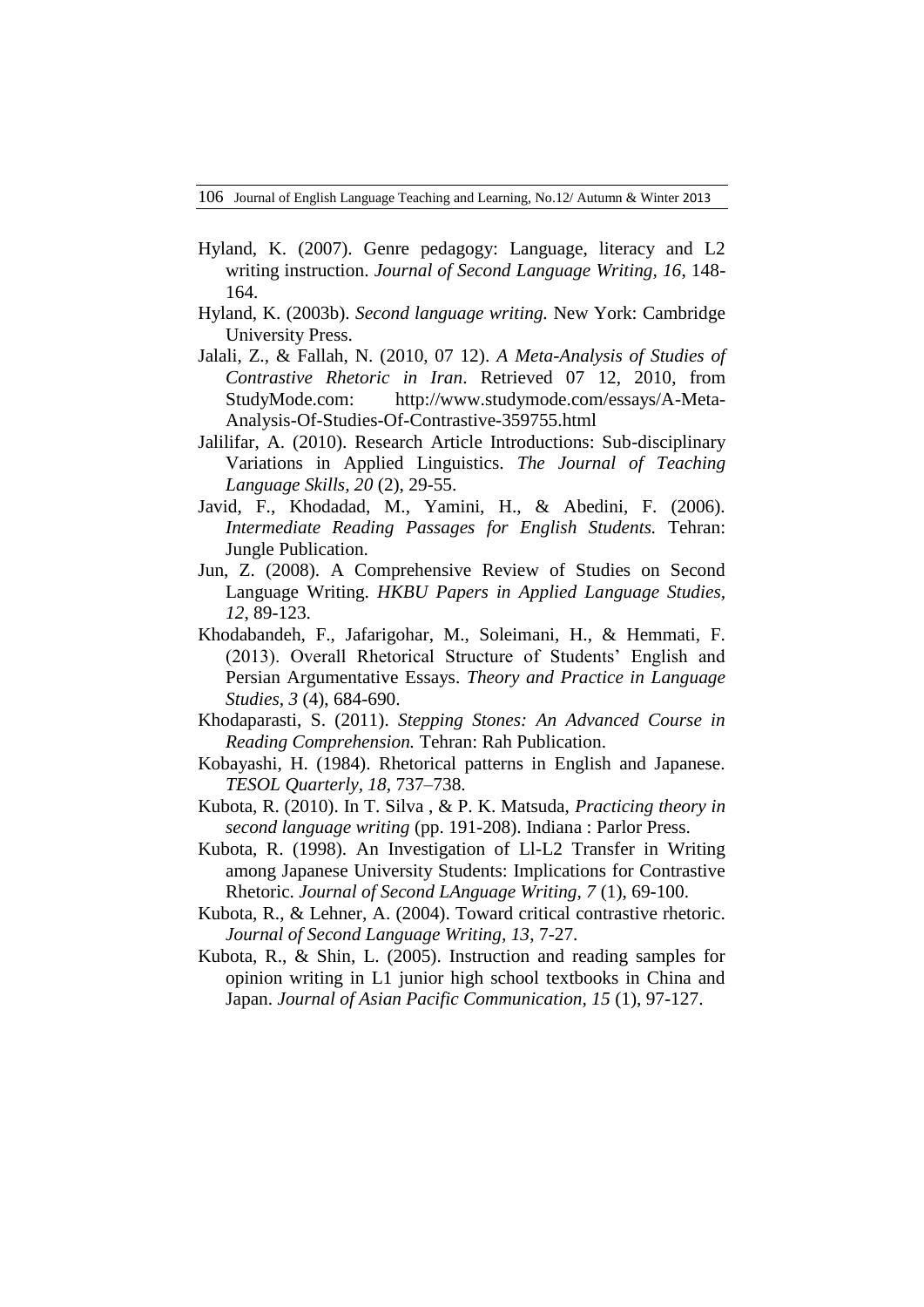- Kuhi, D. (2008). An Analysis of the Move Structure of Textbook Prefaces. *The Asian ESP Journa, 4* (2), 62-78.
- Liebman, J. D. (1992). Toward a New Contrastive Rhetoric: Differences between Arabic and Japanese Rhetoric Instruction. *Journal of Second Language Writing, 1*, 141-165.
- Mauranen, A. (1993). Contrastive ESP rhetoric: Meta-text in Finish-English economic texts. *English for specific purposes, 12*, 3-22.
- Mirhassani, A. (2007). *Reading Skillfully: A General English Textbook for Students.* Tehran: Zabankadeh Publication.
- Mirhassani, A., Behroozi, P., & Alemi, M. (2008). *Effective Reading (2).* Tehran: Kasa Kavosh Publicatio.
- Moradian, M. R. (1999). A contrastive rhetoric study: the use of deductive, inductive, and quasi-inductive writing styles in Persian and English newspaper editorials: Unpublished Master's thesis. University of Tehran, Iran.
- Nunnally, T. (1990). Breaking the Five-Paragraph-Theme Barrier. *The English Journal, 80* (1), 67-71.
- Ostler, S. E. (1987). English in Parallels: A Comparison of English and Arabic Prose. In U. C. Kaplan, *Writing Across Languages: Analysis of L2 Text* (pp. 169-185). Reading, MA: Addison-Wesley.
- Petrić, B. (2005). Contrastive rhetoric in the writing classroom: A case study. *English for Specific Purposes, 24*, 213-228.
- Rahimi, A., & Mowlaie, B. (2007). *Why Not Enjoy Reading? .* Tehran: Jungle Publication.
- Rashidi, N., & Alimorad Dastkhezr, Z. (2009). A Comparison of English and Persian Organization Patterns in the Argumentative Writing of Iranian EFL Students. *JoLIE, 2* (1), 131-152.
- Shi, L., & Kubota, R. (2007). Patterns of rhetorical organization in Canadian and American language arts textbooks: An exploratory study. *English for Specific Purposes, 26*, 180-202.
- Shin, L., & Kubota, R. (2007). Patterns of rhetorical organization in Canadian and American language arts textbooks: An exploratory study. *English for Specific Purposes, 26*, 180-202.
- Simin, S., & Tavangar, M. (2009). Meta-discourse knowledge and use in Iranian EFL writing. *Asian EFL Journal Quarterly, 9* (1), 232- 257.